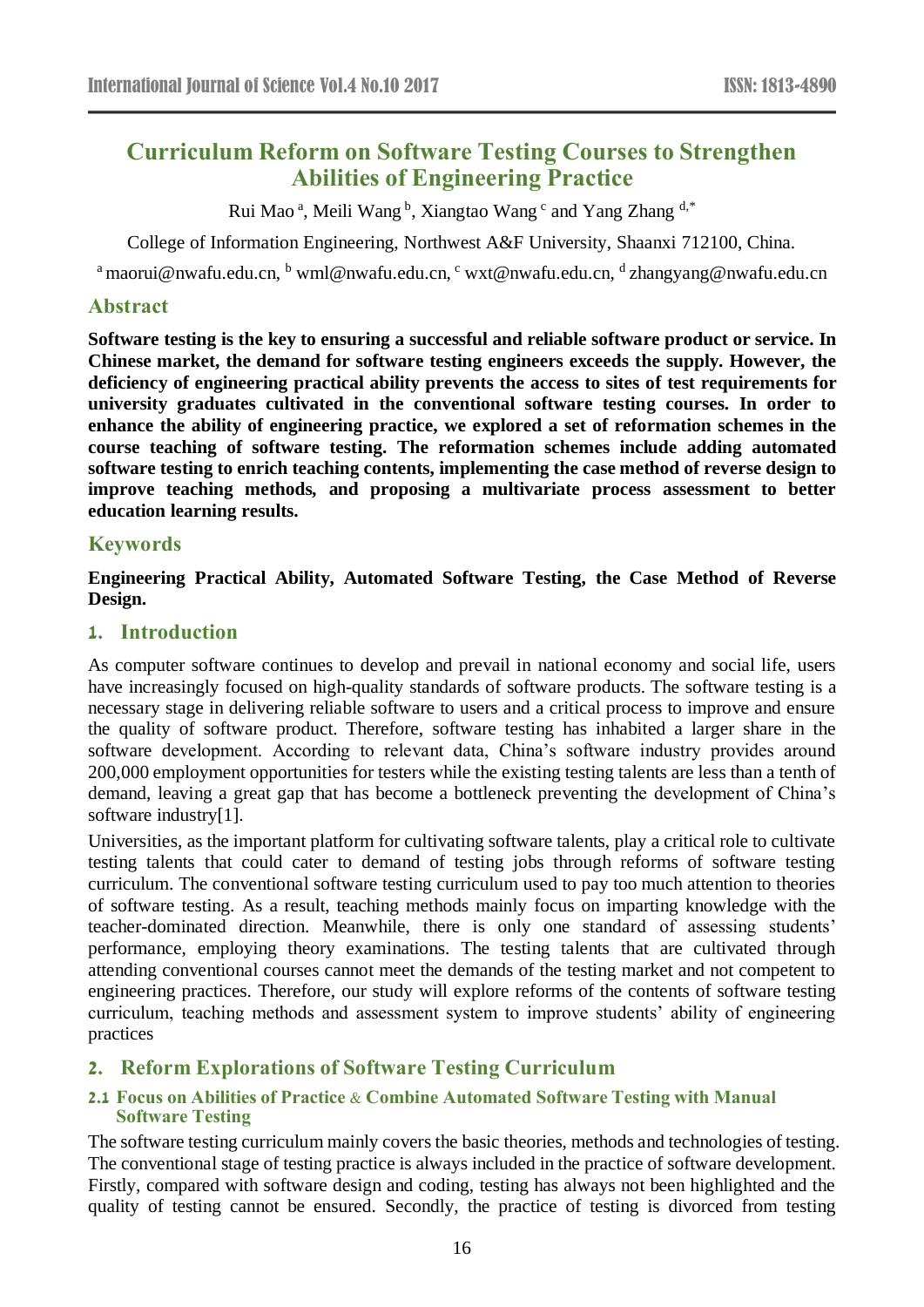curriculum and students are unable to effectively operate and enhance their understanding of acquired knowledge and skills. Practice test theories and spark students' aspiration for theories[2]. On the basis of that, in order to improve students' performances in engineering practices, the curriculum design of dividing practice and theory teaching would be changed, theory study and practice be combined, objects and methods of testing be chosen independently, some testing tools be used and testing results be confirmed through designing testing cases.

Automated testing is a process of transforming man-driven testing into a machine-operated one, which can be seen as a necessary supplement to manual testing[3]. It can expand the coverage rate of testing and reduce the time that it takes to finish repeated manual testing. Automated software testing is especially necessary when high-quality software products need to be delivered quickly[4]. However, conventional software testing curriculum is shortage of the systematic contents related to theories, methods and tools of automated testing, which causes students to design testing plans using a one-sided way from the manual testing perspective and leads to limits for the testing of multi-user concurrency and system reliability. Meanwhile, that method cannot ensure the efficiency of testing. Therefore, we should add some theories and methods of the automated testing, such as the code analysis, capture and playback, automation script and comparison, on the basis of which the automated testing and management tools, like Pc-Lint, Junit, Eclemma, Ant, QTP, LoadRunner, are combined. Then some practices, such as static code detection, unit test, function test and performance test, are designed to develop students' abilities of testing practices comprehensively in order to meet the demand of testing skills in software industry.

#### **2.2 The Case Method of Reverse Design**

The software testing curriculum is strongly practical. Bald explaining and imparting testing theories, methods and tools would curb students' initiative and turn them into silent learners, cause adverse impacts on the results of teaching. "Teachers are playing a much smaller role in imparting knowledge while larger role in encouraging thinking. Apart from their formal responsibilities, they would be a counselor, a participant in exchanging ideas and an assistant in finding contradictory points but not a provider presenting existing axioms." UNESCO has already pointed out in 1990s[5]. At the moment, there are various methods and tools of testing, which are closely related with development language, application and testing contents[6]. If the teaching method of "theories before practices" is strictly applied, students would loathe learning software testing due to the abstractness of methods and tools. However, if curriculum is designed reversely, practices before theories and study objectives before teaching practices, students could independently choose testing knowledge and skills that they need through network platforms on the basis of knowledge background and features of software. As a result, study objectives can be clear and students can be driven to study testing knowledge.

The reverse design mentioned above can encourage students to comprehensively take the fact into consideration, to learn different test schemes and methods based on different technology framework of software development. Take the unit test of the software as an example. When students are doing the unit test of the Java environment, they choose Junit while doing that of  $C/C++$  language development, they choose C++Test. In this way, when students complete the practice, they can utilize open cooperative dialogue, which means that "the case method" approach could enable students to further the theoretical study. In the course of practice, according to different test schemes and methods obtained, students are free to form case groups, through cooperative discussions to find common problems and the views on the problems. At this point, teachers can not only participate in the discussions as members, but also as service-providers, providing a strong guarantee for teachers and students to start a dialogue with different views[7]. Through " the case method of reverse design" approach, teachers can be helped to guide students to choose test objects out of their interests, find problems, learn from information, explore individual ways to resolve the problems, and realize the dynamic combination of theories and practice.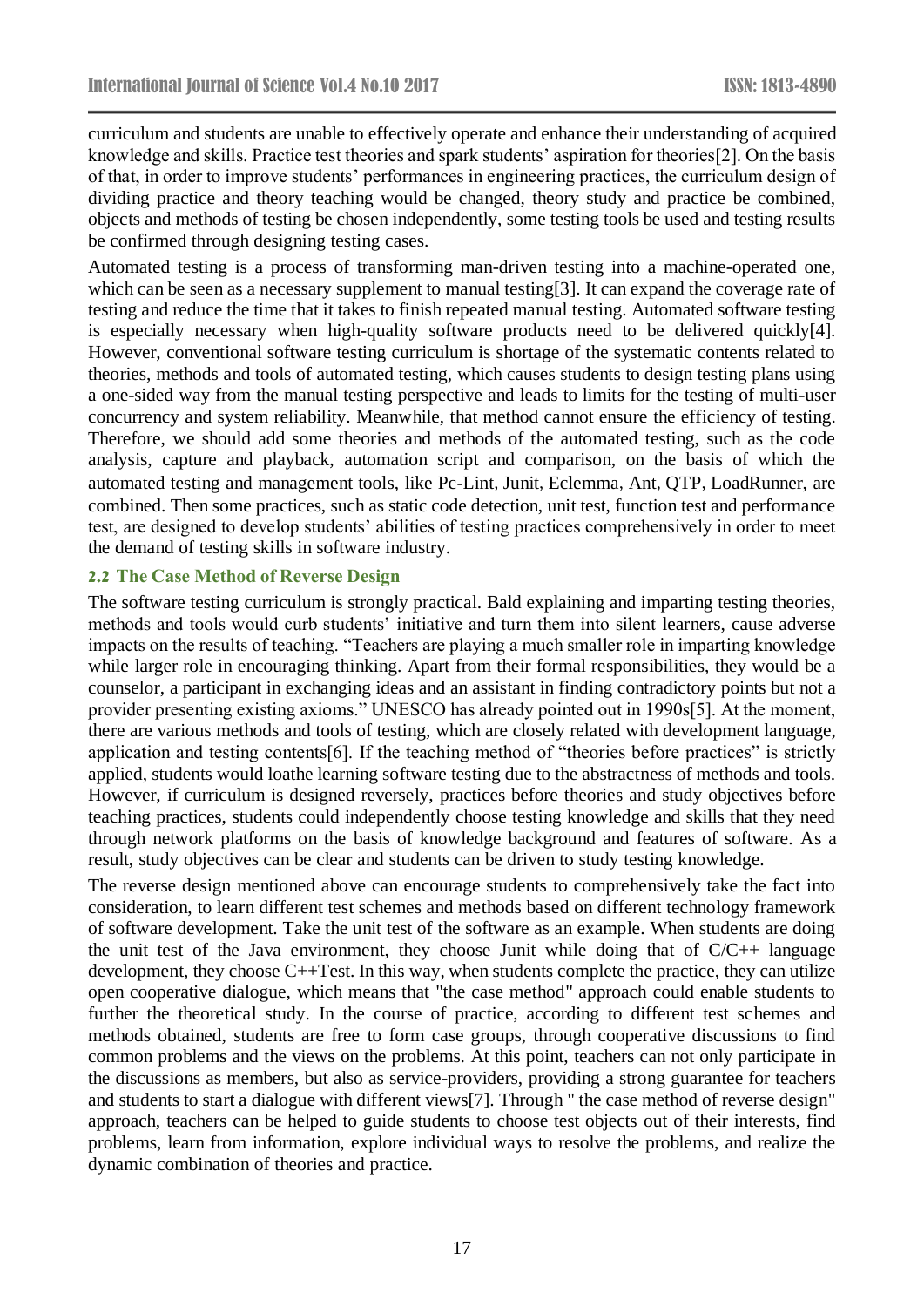#### **2.3 Diversification of Assessment**

The examination of a single form is mostly utilized in conventional assessment method and it lays more stress on theory and memory ability, while ignores the assessment of student's ability of cognition and practice over their study period[8]. In an effort to objectively evaluate the comprehensive quality of students' cognition and practical ability in an all-round way, it is one of the contents of the reform for software testing course to explore the diversification of process assessment. Software testing course is very practical. In the reform of teaching methods, we explored "the case method of reverse design" approach, increased the assessment of their learning effects accordingly. In the learning process of "the case method of reverse design", students can select the learning contents and teams of case project according to their own situations, and they can deepen understanding and improve research ability through cooperation. Therefore, the assessment mainly depends on the completion of learning objectives, attendance in group discussions, preparation for test cases, and participation in problems feedback. The students will be scored by team leaders and teachers, and the results will be released right after the teaching classes and questioned by students, so as to make the next step work better. Combined with the conventional final examinations and practice reports, the assessment of "the case method of reverse design " can consolidate students' understanding of the basic theory, improve students' engineering and practical abilities, and help students cooperate better.

#### **3. Conclusion**

Software testing is an emerging industry and many businesses are in need of it, which brings a promising future to software engineering graduates. Software testing course reform has experienced a six-year-long exploration in our school, and made some progress in breaking the conventional software testing course that has too many theories and single way of teaching and assessing. In the content, the manual test method will be combined with the automated one to pay attention to engineering practical ability; in the teaching, we utilize "the case method of reverse design" approach; and in the evaluation, we enhance the diversification process assessment. These course reform methods help us to improve problem-solving abilities of using methods, techniques and tools of software testing for students. However, to cultivate the qualified talents of software test meeting the needs of the software industry, it is still a long-term task of software testing course reform and development.

#### **Acknowledgements**

This work was supported by

- 1. The Fundamental Research Funds for the Central Universities (No. 2452016080).
- 2. The Program of Northwest A&F University to Sponsor Key Graduate Subject Construction. (No. ALK201520).

# **References**

- [1] Information on [http://www.chinajob.gov.cn/.](http://www.chinajob.gov.cn/)
- [2] Coburn, Cynthia E., and William R. Penuel. "Research–practice partnerships in education: Outcomes, dynamics, and open questions." Educational Researcher 45.1 (2016): 48-54.
- [3] Garousi, Vahid, and Mika V. Mäntylä. "When and what to automate in software testing? A multi-vocal literature review." Information and Software Technology 76 (2016): 92-117.
- [4] Böhme, Marcel, and Soumya Paul. "A probabilistic analysis of the efficiency of automated software testing." IEEE Transactions on Software Engineering 42.4 (2016): 345-360.
- [5] McGreal R, Kinuthia W, Marshall S, et al. Open educational resources: Innovation, research and practice[M]. Commonwealth of Learning (COL), 2013.
- [6] Jan, Syed Roohullah, et al. "An Innovative Approach to Investigate Various Software Testing Techniques and Strategies." International Journal of Scientific Research in Science, Engineering and Technology (IJSRSET), Print ISSN (2016): 2395-1990.